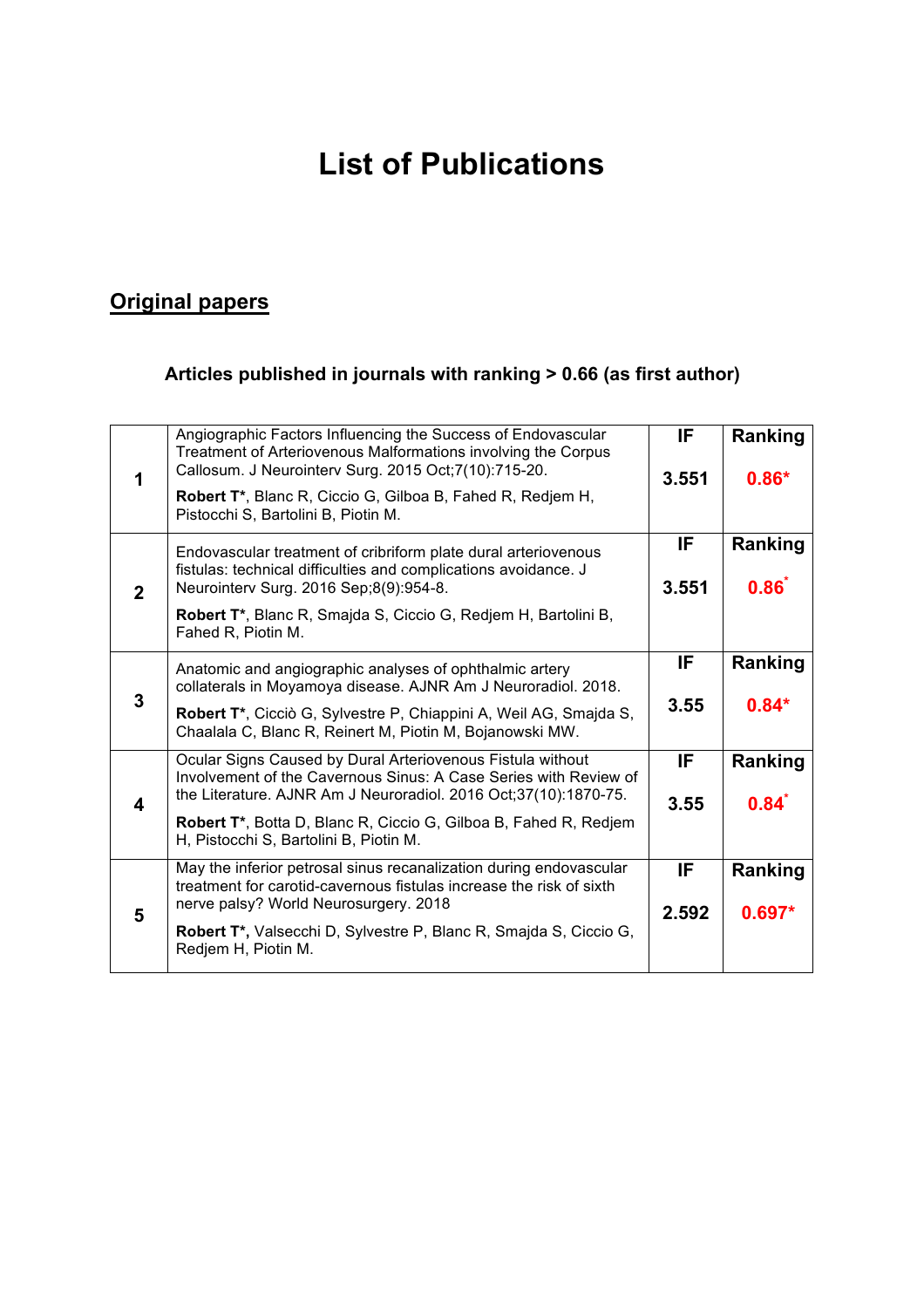## **Articles published in journals with ranking > 0.66 (as co-author)**

| 1                       | Measuring the impact of delayed cerebral ischemia on<br>neuropsychological outcome after aneurysmal subarachnoid<br>hemorrhage. Neurosurgery. 2018                                                                                          | IF<br>4.889 | Ranking<br>0.959 |
|-------------------------|---------------------------------------------------------------------------------------------------------------------------------------------------------------------------------------------------------------------------------------------|-------------|------------------|
|                         | Swiss SOS study group.                                                                                                                                                                                                                      |             |                  |
| $\overline{2}$          | The Barrow Neurological Institute Grading Scale as a Predictor for<br>Delayed Cerebral Ischemia and Outcome After Aneurysmal<br>Subarachnoid Hemorrhage: Data from a Nationwide Patient<br>Registry (Swiss SOS). Neurosurgery. 2018 Jan 17. | IF<br>4.889 | Ranking<br>0.959 |
|                         | Swiss SOS study group.                                                                                                                                                                                                                      |             |                  |
| 3                       | Predictors of In-Hospital Death After Aneurysmal Subarachnoid<br>Hemorrhage: Analysis of a Nationwide Database (Swiss SOS).<br>Stroke. 2018 Feb; 49(2): 333-340.                                                                            | IF          | Ranking          |
|                         | Swiss SOS study group.                                                                                                                                                                                                                      | 6.032       | 0.937            |
| $\overline{\mathbf{4}}$ | The Capillary Index Score before thrombectomy: an angiographic<br>correlate of favorable outcome. J Neurointerv Surg. 2016<br>Nov;8(11):1119-1122.                                                                                          | IF<br>3.551 | Ranking<br>0.86  |
|                         | Labeyrie PE, Redjem H, Blanc R, Labeyrie MA, Bartolini B, Ciccio<br>G, Robert T, Gilboa B, Fahed R, Abrivard M, Piotin M.                                                                                                                   |             |                  |
|                         | Multimodal angiographic assessment of cerebral arteriovenous<br>malformations: a pilot study. J Neurointerv Surg. 2015<br>Nov; 7(11): 841-7.                                                                                                | IF          | <b>Ranking</b>   |
| 5                       | Blanc R, Seiler A, Robert T, Baharvahdat H, Lafarge M,<br>Savatovsky J, Hodel J, Ciccio G, Chauvet D, Pistocchi S, Bartolini<br>B, Redjem H, Piotin M.                                                                                      | 3.551       | 0.86             |
|                         | Endovascular Management of Acute Ischemic Strokes with<br>Tandem Occlusions. Cerebrovasc Dis. 2016 Feb;41(5-6):298-305.                                                                                                                     | IF          | Ranking          |
| 6                       | Fahed R, Redjem H, Blanc R, Labreuche J, Robert T, Ciccio G,<br>Smadja D, Smajda S, Piotin M.                                                                                                                                               | 3.359       | 0.778            |
| $\overline{7}$          | Spinal Epidural Haematoma: not always an obvious diagnosis. Eur<br>J Emerg Med. 2012 Feb; 19(1): 2-8.                                                                                                                                       |             | Ranking          |
|                         | Messerer M, Dubourg J, Diabira S, Robert T, Hamlat A.                                                                                                                                                                                       | 2.025       | 0.71             |
| 8                       | Predictors of occurrence and anatomic distributuion of multiple<br>aneurysms in patients with aneurysmal subarachnoid hemorrhage.<br>World Neurosurgery. 2018 Mar;111:e199-e205                                                             | IF          | Ranking          |
|                         | Swiss SOS study group.                                                                                                                                                                                                                      | 2.592       | 0.697            |
|                         | Impact of Aneurysm Multiplicity on Treatment and Outcome After<br>Aneurysmal Subarachnoid Hemorrhage. Neurosurgery. 2018 Aug                                                                                                                | IF.         | Ranking          |
| 9                       | 3. doi: 10.1093/neuros/nyy331.<br>Swiss SOS study group.                                                                                                                                                                                    | 4.889       | 0.959            |
|                         |                                                                                                                                                                                                                                             |             |                  |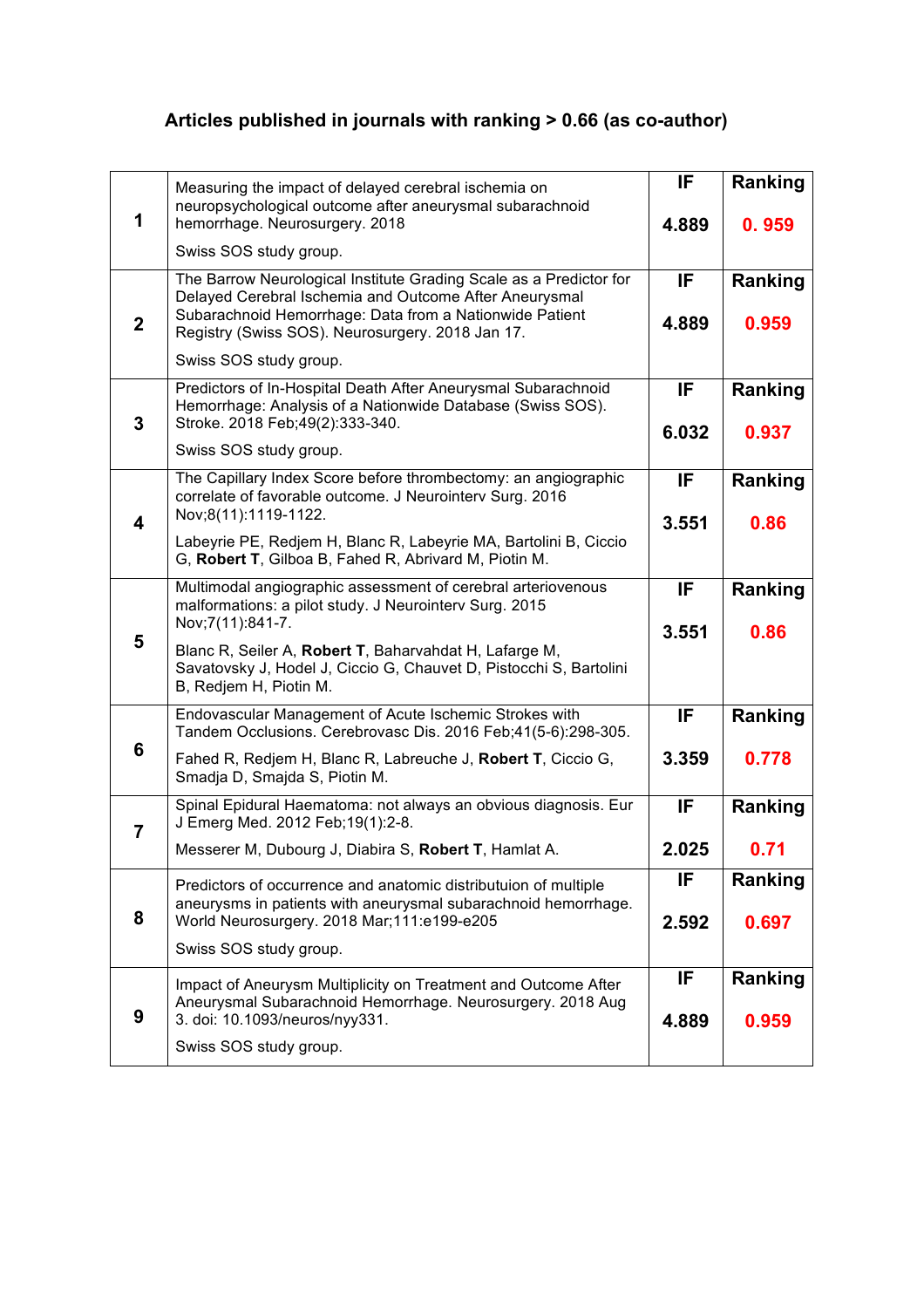## **Articles published in journals with ranking < 0.66 (as first author)**

|                | Thrombosis of venous outflows of the cavernous sinus: possible<br>aetiology of the cortical venous reflux in case of indirect carotid-                                                                                 | IF          | Ranking         |
|----------------|------------------------------------------------------------------------------------------------------------------------------------------------------------------------------------------------------------------------|-------------|-----------------|
| 1              | cavernous fistulas. Acta Neurochir (Wien). 2017 May;159(5):835-<br>843.                                                                                                                                                | 1.881       | 0.52            |
|                | Robert T*, Sylvestre P, Blanc R, Ciccio G, Botta D, Redjem H,<br>Smajda S, Piotin M.                                                                                                                                   |             |                 |
|                | Management of multiple cerebral arteriovenous malformations in a<br>non-pediatric population. Acta Neurochir (Wien). 2016                                                                                              | IF          | Ranking         |
| $\overline{2}$ | Jun;158(6):1019-25.<br>Robert T*, Blanc R, Ciccio G, Redjem H, Fahed R, Smajda S,                                                                                                                                      | 1.881       | 0.52            |
|                | Piotin M.                                                                                                                                                                                                              |             |                 |
| 3              | Tamoxifen treatment and occurrence of dural arteriovenous<br>fistulas: An observational study on a series of patients presenting<br>tamoxifen history and diagnosis of DAVf. J Neurol Sci. 2018 Feb<br>15;385:115-118. | IF<br>2.295 | Ranking<br>0.46 |
|                | Robert T*, Blanc R, Valsecchi D, Botta D, Ciccio G, Smajda S,<br>Redjem H, Chaalala C, Piotin M.                                                                                                                       |             |                 |
|                | A proposed grading system to evaluate the endovascular curability<br>of deep-seated arteriovenous malformations. J Neurol Sci. 2017                                                                                    | IF          | <b>Ranking</b>  |
| 4              | Jun 15;377:212-218.<br>Robert T*, Blanc R, Sylvestre P, Ciccio G, Smajda S, Botta D,                                                                                                                                   | 2.295       | 0.46            |
|                | Redjem H, Fahed R, Piotin M.                                                                                                                                                                                           |             |                 |
| 5              | Anatomic and angiographic findings of cerebellar arteriovenous<br>malformations: Report of a single center experience. J Neurol Sci.<br>2015 Nov 15;358(1-2):357-61.                                                   | IF<br>2.295 | Ranking<br>0.46 |
|                | Robert T*, Blanc R, Ciccio G, Redjem H, Fahed R, Smajda S,<br>Piotin M.                                                                                                                                                |             |                 |
|                | Trigeminal neuralgia due to arterialization of the superior<br>petrosalvein in the context of dural or cerebral arteriovenous shunt.                                                                                   | IF          | Ranking         |
| 6              | Clin Neurol Neurosurg 2015; 138: 83-88.<br>Robert T*, Blanc R, Ciccio G, Smajda S, Redjem H, Fahed R,<br>Piotin M.                                                                                                     | 1.381       | 0.38            |
|                | Reversible cerebral vasoconstriction syndrome identification of<br>prognostic factors. Clin Neurol Neurosurg. 2013 Nov;115(11):2351-                                                                                   | IF          | Ranking         |
| 7              | 7.                                                                                                                                                                                                                     | 1.381       | 0.38            |
|                | Robert T*, Kawkabani Marchini A, Oumarou G, Uské A.<br>Endovascular treatment of posterior fossa arteriovenous                                                                                                         | IF          |                 |
| 8              | malformations. J Clin Neurosci. 2016 Mar;25:65-8.                                                                                                                                                                      |             | Ranking         |
|                | Robert T*, Blanc R, Ciccio G, Gilboa B, Fahed R, Boissonnet H,<br>Redjem H, Pistocchi S, Bartolini B, Piotin M.                                                                                                        | 1.557       | 0.25            |
|                | Intracerebellar Hemorrhage Caused by Developmental Venous<br>Anomaly, from Diagnosis to Treatment. J Neurol Surg A Cent Eur                                                                                            | IF          | Ranking         |
| 9              | Neurosurg. 2013 Dec; 74 Suppl 1:e275-8.                                                                                                                                                                                | 0.726       | 0.13            |
|                | Robert T*, Villard J, Oumarou G, Daniel RT, Pollo C, Uské A.                                                                                                                                                           |             |                 |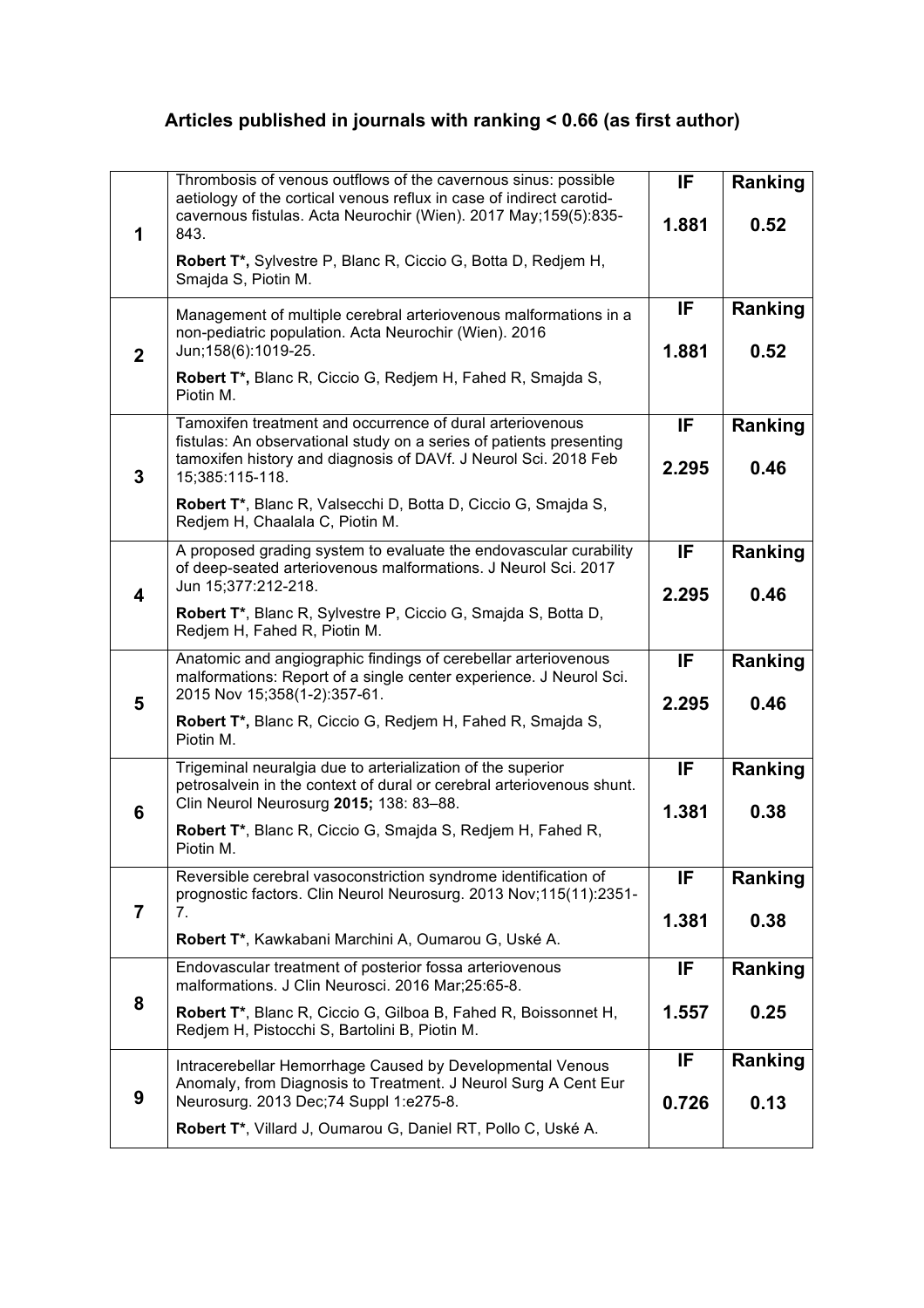## **Articles published in journals with ranking < 0.66 (as co-author)**

|   | Factors associated with clinical and radiological status on<br>admission in patients with aneurysmal subarachnoid hemorrhage.                                                                       |              | Ranking         |
|---|-----------------------------------------------------------------------------------------------------------------------------------------------------------------------------------------------------|--------------|-----------------|
|   | Neurosurg Rev. 2018 Feb 10.<br>Swiss SOS study group.                                                                                                                                               | 2.06         | 0.585           |
| 2 | Computed tomography angiography spot sign predicts<br>intraprocedural aneurysm rupture in subarachnoid hemorrhage.<br>Acta Neurochir (Wien). 2017 Jul; 159(7): 1305-1312.<br>Swiss SOS study group. | IF.<br>1,881 | Ranking<br>0.52 |
| 3 | Call for uniform neuropsychological assessment after aneurismal<br>subarachnoid hemorrhage: Swiss recommendations. Acta<br>Neurochir 2015; 157:1449-1458.<br>Swiss SOS study group.                 | IF.<br>1.881 | Ranking<br>0.52 |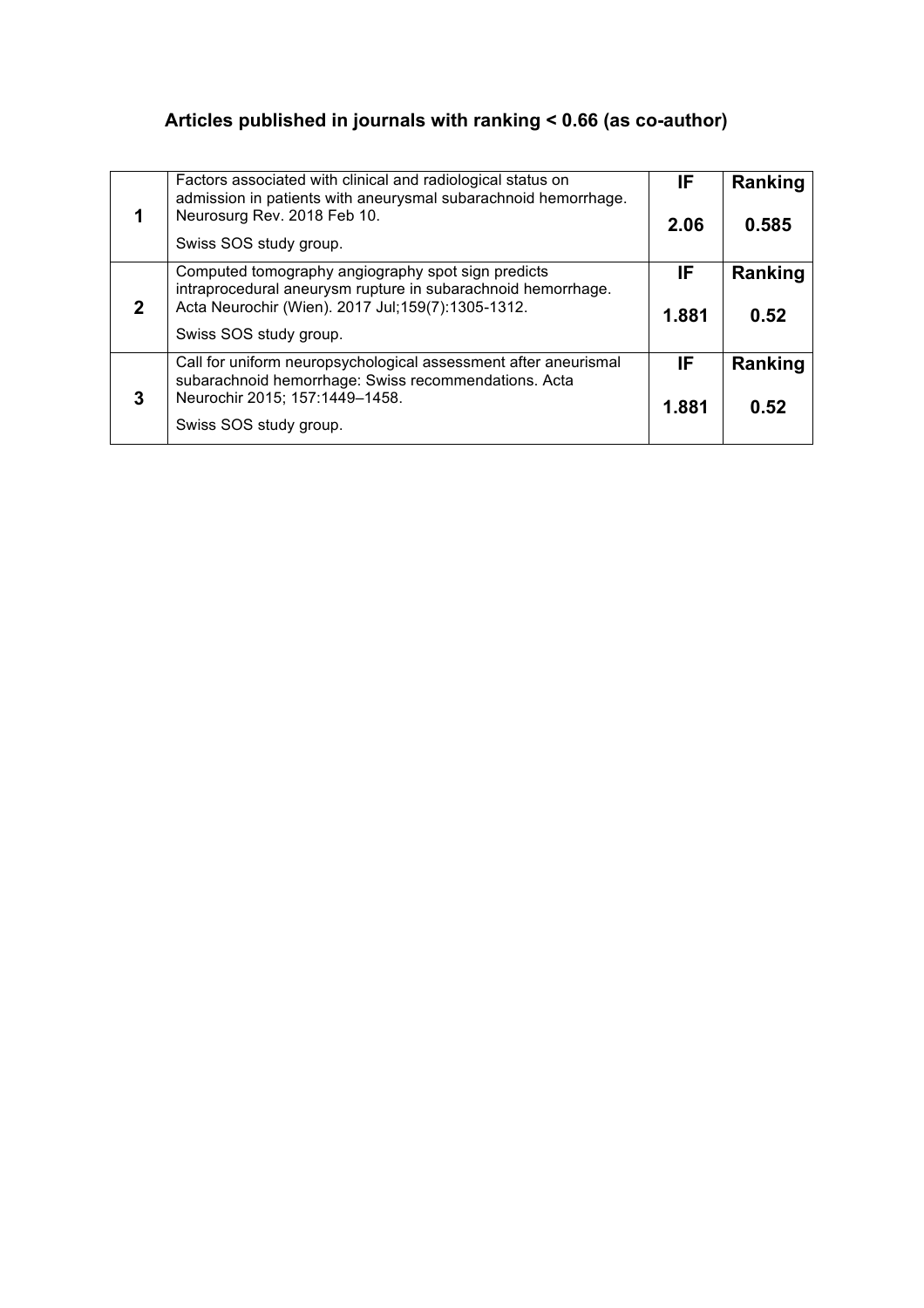#### **Case reports**

| 1                       | Using the trans-lamina terminalis route via a pterional approach to<br>resect a retrochiasmatic craniopharyngioma involving the third<br>ventricle. Neurosurg Focus. 2016 Jan;40 Video Suppl 1:1. | IF<br>2.546 | Ranking<br>0.74 |
|-------------------------|---------------------------------------------------------------------------------------------------------------------------------------------------------------------------------------------------|-------------|-----------------|
| $\mathbf{2}$            | Weil AG, Robert T, Alsaiari S, Obaid S, Bojanowski MW.<br>Supracerebellar transtentorial removal of a large tentorial tumor.<br>Neurosurg Focus. 2016 Jan;40 Video Suppl 1:1.                     | IF          | Ranking         |
|                         | Robert T*, Weil AG, Obaid S, Al-Jehani H, Bojanowski MW.                                                                                                                                          | 2.546       | 0.74            |
| 3                       | Supra-orbital approach through eyebrow skin incision for aneurysm<br>Clipping: How I Do It. Acta Neurochir (Wien). 2018                                                                           | IF          | Ranking         |
|                         | Chiappini A, Marchi F, Reinert M, Robert T.                                                                                                                                                       | 1.881       | 0.52            |
| $\overline{\mathbf{4}}$ | Third nerve decompression by anterior petroclinoid ligament<br>opening after clipping of posterior communicating artery aneurysm-<br>How I do it. Acta Neurochir (Wien). 2018                     | IF<br>1.881 | Ranking<br>0.52 |
|                         | Bertulli L, Reinert M, Robert T.                                                                                                                                                                  |             |                 |
| 5                       | Complete Washout of a Colloid Cyst on MRI after Partial Removal<br>by Endoscopic Approach. Neuroradiology. 2011 May 25.                                                                           | IF          | Ranking         |
|                         | Robert T*, Maeder P, Levivier M, Pollo C.                                                                                                                                                         | 2.274       | 0.49            |
|                         | Call-Fleming Syndrome associated with Convexity Subarachnoid<br>Hemorrhage. Clin Neurol Neurosurg. 2012 Sep 11.                                                                                   | IF          | Ranking         |
| 6                       | Robert T*, Oumarou G, Villard J, Marcini AK, Daniel RT, Levivier<br>M, Uské A.                                                                                                                    | 1.198       | 0.38            |
| $\overline{7}$          | Cervical Intramedullary Metastasis from Cerebral Glioblastoma<br>Multiforme. Clinical Neurology and Neurosurgery 123 (2014) 61-<br>63.2014.                                                       | IF          | Ranking         |
|                         | Robert T, Martinez-Manas R, San Millan ruiz D, Morard M.                                                                                                                                          | 1.198       | 0.38            |
| 8                       | Fulminant Meningoencephalitis as the First Clinical Sign of an<br>Invasive Pituitary Macroadenoma. Case Rep Neurol. 2010 Nov<br>$3;2(3):133-138.$                                                 |             |                 |
|                         | Robert T*, Sajadi A, Uské A, Levivier M, Bloch J.                                                                                                                                                 |             |                 |
| 9                       | Solitary Fibrous Tumour with Intramedullary Component: Case<br>Report and Review of the Literature. Polish Journal of Neurology<br>and Neurosurgery. 48 (2014) 144-149. 2014.                     |             |                 |
|                         | Robert T*, Duc C, San Millan ruiz D, Morard M.                                                                                                                                                    |             |                 |

\*Corresponding author